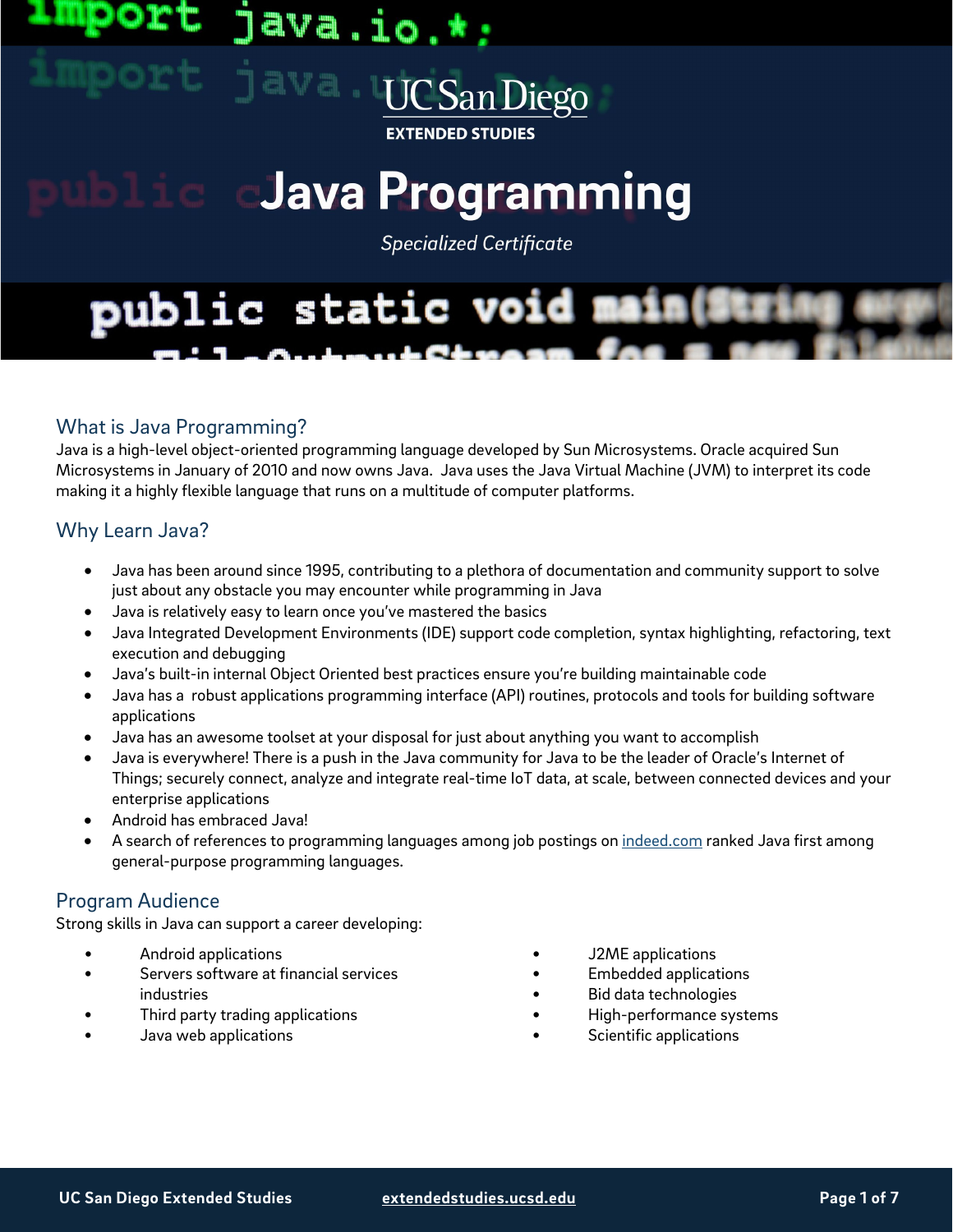#### Program Overview

Students will learn and build on their level of Java knowledge through four required courses in this program. They will begin by learning basics of Java, and then learn how apply those tools to write code to be used in multi-platform applications, object oriented programming, advanced concepts including JDBC, threads, inheritance hierarchies, object design principles, and advanced features, including knowledge required to pass Oracle's Certified Professional Java Programmer (OCPJP) exam.

#### Program Details

#### **Prerequisites**

The first core course, Java Programming I: Fundamental Java Concepts requires either the completion of [Introduction to](https://extension.ucsd.edu/courses-and-programs/introduction-to-programming-using-java?utm_source=faqs-pdf&utm_medium=pdf&utm_campaign=bst-java-programming)  [Programming Using Java](https://extension.ucsd.edu/courses-and-programs/introduction-to-programming-using-java?utm_source=faqs-pdf&utm_medium=pdf&utm_campaign=bst-java-programming) or equivalent programming knowledge. Prospective students must also be familiar with such elementary concepts as variables, constants, arithmetic operations, and logical problem solving before beginning the required courses. All required courses are designed to be taken sequentially and must be taken in the order shown on the course matrix.

The prerequisite is not required in order to complete the certificate. However, it serves as a guideline to students as to the level of knowledge required for students enrolling into the first required course in this program. Those with little to no programming experience must take the [Introduction to Programming Using Java](https://extension.ucsd.edu/courses-and-programs/introduction-to-programming-using-java?utm_source=faqs-pdf&utm_medium=pdf&utm_campaign=bst-java-programming) course prior to enrolling in [Java](https://extension.ucsd.edu/courses-and-programs/java-programming-i-fundamental-java-concepts?utm_source=faqs-pdf&utm_medium=pdf&utm_campaign=bst-java-programming)  [Programming I: Fundamental Java Concepts.](https://extension.ucsd.edu/courses-and-programs/java-programming-i-fundamental-java-concepts?utm_source=faqs-pdf&utm_medium=pdf&utm_campaign=bst-java-programming) Those who wish to skip the prerequisite may do so without a department waiver. Please email [infotech@ucsd.edu](mailto:infotech@ucsd.edu) if you would like to see the syllabus of the prerequisite course.

#### <span id="page-1-0"></span>Requirements

There are four required courses in the Java Programming certificate program. You should take the program courses in the order listed in the chart below, which shows when and in what format courses are offered.

Those with little to no programming experience must take the [Introduction to Programming Using Java](https://extension.ucsd.edu/courses-and-programs/introduction-to-programming-using-java?utm_source=faqs-pdf&utm_medium=pdf&utm_campaign=bst-java-programming) course prior to enrolling in [Java Programming I: Fundamental Java Concepts.](https://extension.ucsd.edu/courses-and-programs/java-programming-i-fundamental-java-concepts?utm_source=faqs-pdf&utm_medium=pdf&utm_campaign=bst-java-programming) Those who wish to skip the prerequisite, because they have programming experience, may do so without a department waiver.

| <b>Course Title</b>                                                 | Course No. | <b>Units</b> | <b>Course Offered</b> |               |        |          |
|---------------------------------------------------------------------|------------|--------------|-----------------------|---------------|--------|----------|
|                                                                     |            |              | <b>Fall</b>           | <b>Winter</b> | Spring | Summer   |
| <b>Prerequisite Course</b>                                          |            |              |                       |               |        |          |
| <b>Introduction to Programming Using Java</b>                       | CSE-41242  | 3.0          | Online                | Online        | Online | Online   |
| <b>Required Courses</b>                                             |            |              |                       |               |        |          |
| Java Programming I: Fundamental Java<br><b>Concepts</b>             | CSE-40479  | 3.0          | ln-<br>class          | Online        | Online | Online   |
| Java Programming II: Core Java Programming                          | CSE-40480  | 3.0          | Online                | Online        | Online | Online   |
| Java Programming III: Intermediate Java<br>Programming              | CSE-40481  | 3.0          | Online                |               | Online | Online   |
| Java Programming IV: Advanced Java<br><b>Programming Structures</b> | CSE-40482  | 3.0          | Online                | Online        |        | In-class |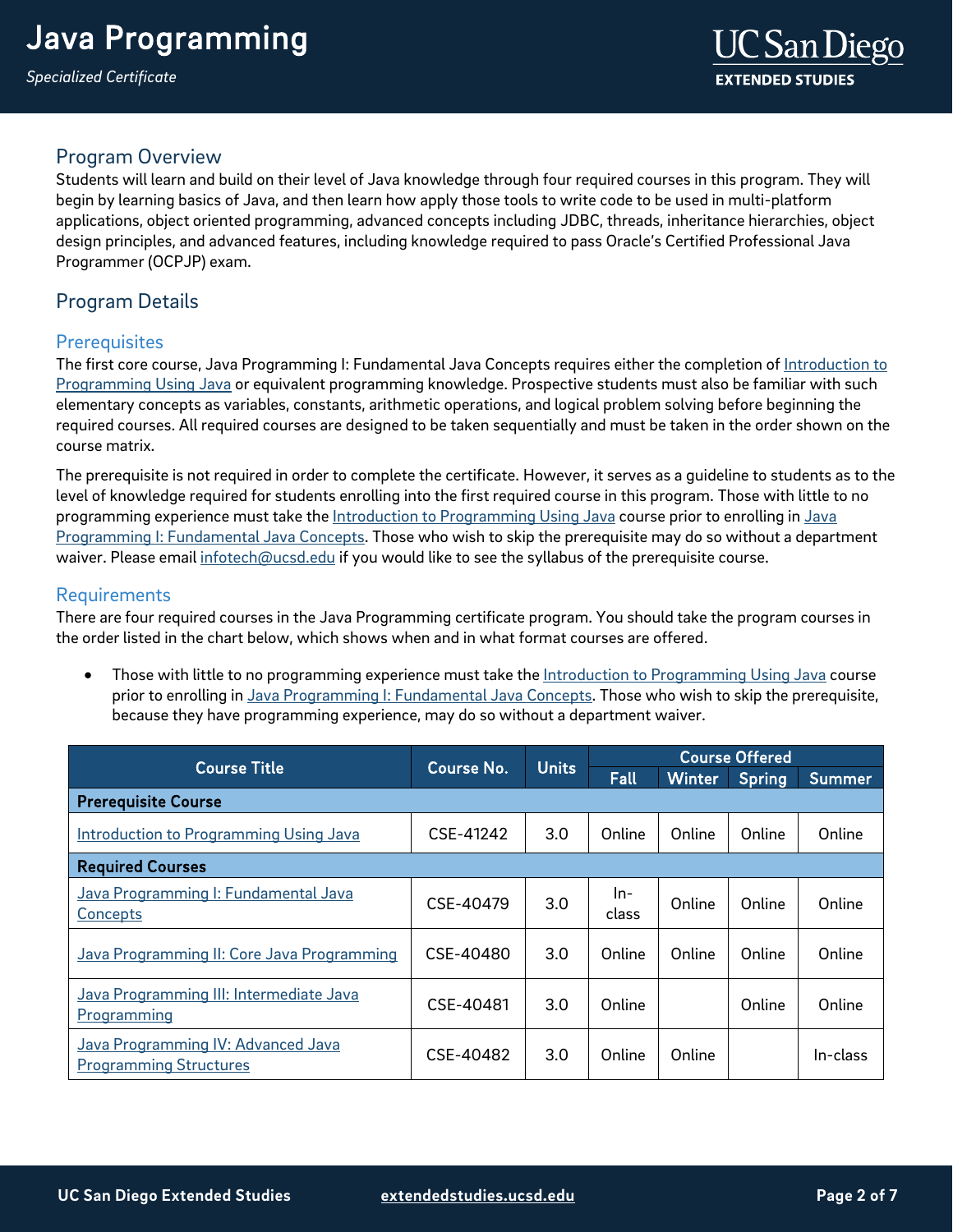## Java Programming

*Specialized Certificate*

#### **Length**

Most students complete the program in one year or just over one year by taking on course per quarter for four or five consecutive quarters. You have up to five years to complete all requirements for the certificate.

#### Cost

Each class is currently \$725. The total cost of the program is \$3,720., which includes the \$95 certificate fee. If the [Introduction to Programming Using Java](https://extension.ucsd.edu/courses-and-programs/introduction-to-programming-using-java?utm_source=faqs-pdf&utm_medium=pdf&utm_campaign=bst-java-programming) course is waivered, the cost of the program is \$2,995. Please note that all fees are subject to change and do not include books.

#### **Electives**

There are no elective courses in this program.

#### Frequently Asked Questions

#### About the Certificate

#### How do I apply to the certificate Program?

STEP 1: If you have a My Extension account, skip to Step 2. If you do not have a My Extension account, go to [myextension.ucsd.edu,](https://myextension.ucsd.edu/) click "Create an account" on the right side of the page, and follow the instructions to create an account. Once you have a My Extension account, continue to Step 2.

STEP 2: Click on the "Apply Now" button on the [certificate page.](https://extension.ucsd.edu/courses-and-programs/java-programming?utm_source=faqs-pdf&utm_medium=pdf&utm_campaign=bst-java-programming) Complete the required fields on the application. Then click Save Your Work button. Once you have saved the application, the "Submit" button will appear. Click the "Submit" button to submit your application for review and consideration. Once submitted, your application cannot be changed. You can track the progress of your application at [My Extension.](https://myextension.ucsd.edu/)

#### Is there an application fee for the certificate program?

Current application or certificate fees, if any, are listed under the "Apply Now button on th[e certificate page](https://extension.ucsd.edu/courses-and-programs/java-programming?utm_source=faqs-pdf&utm_medium=pdf&utm_campaign=bst-java-programming) on our website.

#### Is this program in-class or online?

The courses in this program are offered in online format only. For online classes, all assignments and test/quizzes are completed online and submitted through Canvas, our online learning management system.

#### Can the prerequisite be waived if I have taken a programming course elsewhere or have equivalent working knowledge?

The prerequisite is not required in order to complete the certificate. However, it serves as a guideline to students as to the level of knowledge required for students enrolling into the first required course in this program. Those with little to no programming experience must take the [Introduction to Programming Using Java](https://extension.ucsd.edu/courses-and-programs/introduction-to-programming-using-java?utm_source=faqs-pdf&utm_medium=pdf&utm_campaign=bst-java-programming) course prior to enrolling in the first required course of the program . Those who wish to skip the prerequisite may do so without a department waiver. Please emai[l infotech@ucsd.edu](mailto:infotech@ucsd.edu) if you would like to see the syllabus of the prerequisite course.

#### Is financial aid available?

• UC San Diego Division of Extended Studies offers continuing education loans through UC Approved Lenders. Each institution offers low competitive interest rates and flexible payment options. You are also encouraged to contact your personal financial institution about possible lending solutions. Direct links to UC Approved Lenders can be found on our website's **Financial Resources page. The Employment Development Department (EDD)** provides a comprehensive range of employment and training services in partnership with state and local agencies/organizations. More information is available on their website at [edd.ca.gov.](http://edd.ca.gov/)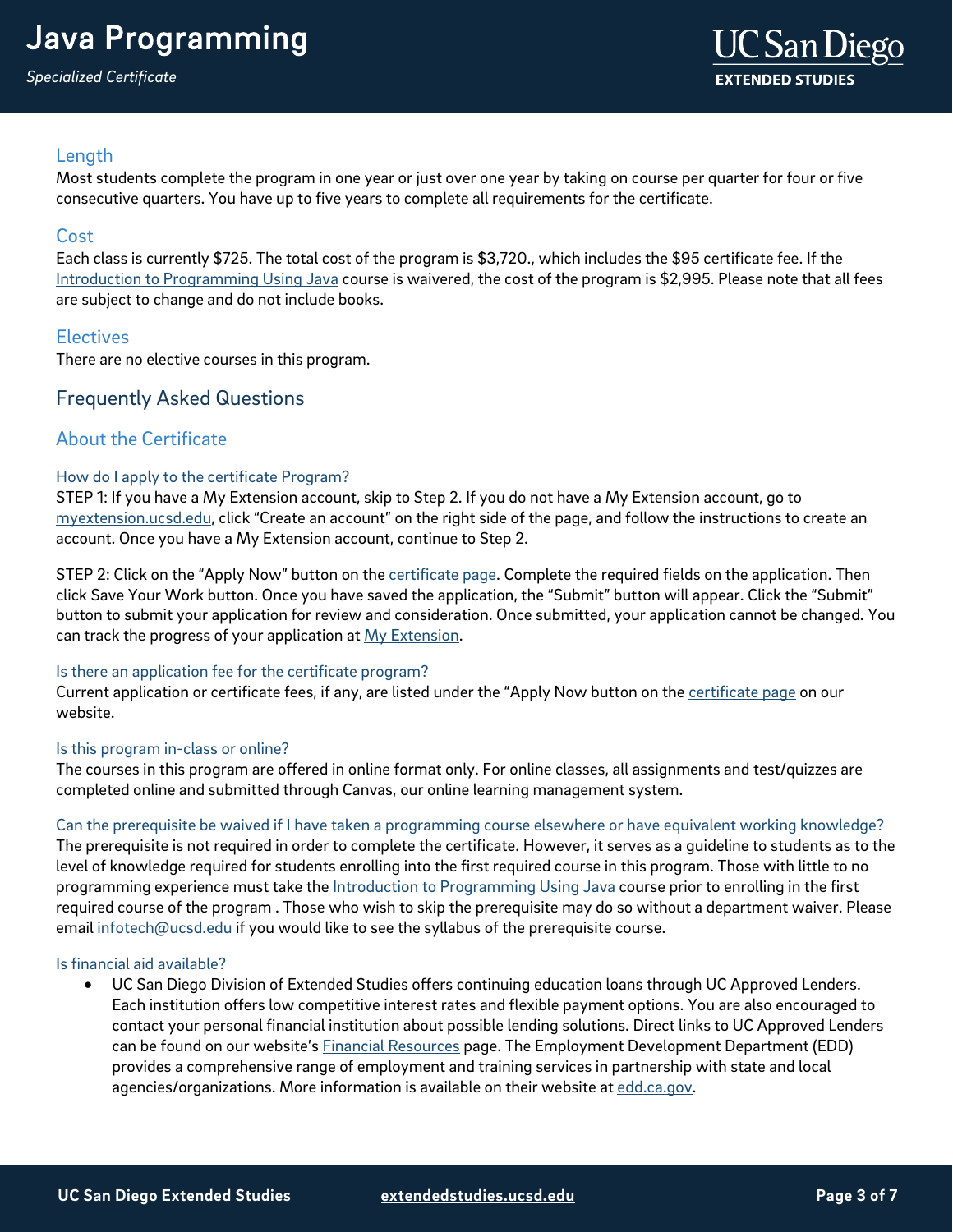## Java Programming

- Career Centers Located throughout San Diego County offer their communities comprehensive employment and training services benefiting both business and job seekers. More information is available on their website at [workforce.org.](http://workforce.org/)
- Please clic[k here](http://extension.ucsd.edu/student/index.cfm?vAction=vets) for information about Veteran's Benefits.
- Free Application for Federal Student Aid (FAFSA) funds are limited to degree programs only, and cannot be used for courses or certificate fees at UC San Diego Division of Extended Studies.

#### Is this certificate program open to non-California residents?

Yes, the program is open to non-California residents, including non-US residents. The tuition is the same for all students. If you have questions about how enrolling in courses may or may not affect your visa status, please contact our International Department at [ipinfo@ucsd.edu](mailto:ipinfo@ucsd.edu) or (858) 534-6784.

#### If I work full-time, will I still be able to complete this program?

Yes. Our programs are designed to be working-student friendly and most of our students are working professionals. The courses are typically three units, which amounts to approximately 27-30 hours of class time.

#### Will I get any hands-on experience in the program?

Most courses combine theory with hands-on exercises.

#### Is the program accredited?

UC San Diego is accredited by the Western Association of Schools and Colleges (WASC). UC San Diego Division of Extended Studies — like all other UC San Diego schools, colleges, and departments — is accredited by WASC through the University. All courses and certificate programs offered by UC San Diego Division of Extended Studies have been developed and are administered in accordance with Division of Extended Studies policy and the regulations of the Academic Senate of the University of California.

#### Will this program prepare me for a certification exam?

This program is not aligned with any one certification exam. Our programs are designed to provide students with knowledge that will make them valuable in the workforce.

#### Do you provide job or internship placement?

No, we do not currently offer job placement assistance, internships, or career services assistance.

#### About the Courses

#### When does course enrollment open for each quarter?

Our classes post to our website and become open for enrollment approximately two months prior to the new quarter starting. If you would like to receive an email reminder, you can sign up for our newsletter(s) in [My Extension,](https://myextension.ucsd.edu/) under the "Preferences" tab.

#### When should Lenroll in a course?

We recommend enrolling as soon as possible, as occasionally classes will reach capacity.

#### Once I have enrolled in a course, when will I get online access to it?

If you have enrolled at least three days before the course begins, you will have access starting on the first day of class. You should receive an email from Student Services with instructions for how to login to the course. If you have enrolled on or after the start date of the course, you will have access to the course within one business day.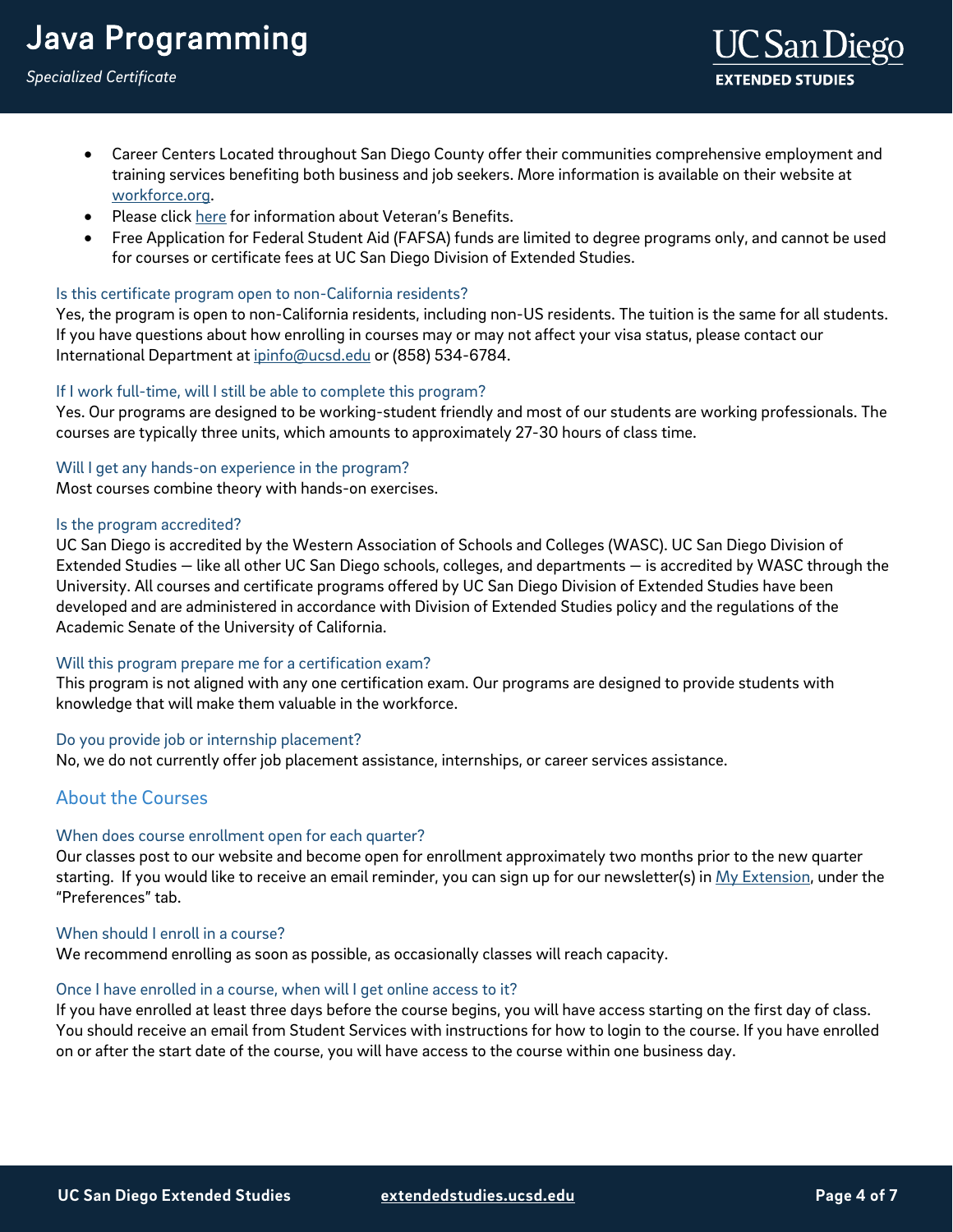#### How are the online courses formatted?

Online courses are asynchronous with prerecorded lectures, corresponding PowerPoints, and subsequent materials as provided by the instructor. They have a start and end date but all the lessons are uploaded to our Learning Management System, so that you can learn at your own pace. However, please be aware that you may have weekly assignments, quizzes and/or tests that are due on specific dates. To access your online course, first login to your [My Extension](https://myextension.ucsd.edu/?_ga=2.168210726.627403318.1595353518-1029495817.1595353518) account, next select "My Courses" from the menu. From your list of courses, select the course you would like to access, and click the link that appears in the "Location" section. You will then be redirected to the Learning Management System (LMS) where your course is located.

We are currently using Canvas as our (LMS) for all our online courses. While students do not get access to their respective courses until the first day of the course, we encourage students who are new to Canvas to click on the following link to Canvas and: [Take the free tour of Canvas.](https://ucsdextension.zendesk.com/hc/en-us/articles/360039110812--Take-an-online-course-tour-Canvas-)

#### For online courses, will I ever need to attend in person?

The online courses in this program are offered entirely online. All course requirements, including lectures, tests, quizzes, and assignments will be completed online. You will not be required to attend in person.

#### What if I am having trouble with my Learning Management System or My Extension?

Please contact Student Services at (858) 534-3400 or *unex-reg@ucsd.edu* if you experience any issues logging in to any of our systems.

#### When does enrollment for a course close?

Enrollment in a course may be closed for one or more of the following reasons:

- The course is at capacity. If the course is at capacity you will only be able to join the waitlist. If space becomes available in the course, students on the waitlist are contacted in the order they joined the waitlist.
- The course has progressed to a point where students will no longer be able to make-up missed work and be successful in the course.
- The course is cancelled due to low enrollments.

For all three of these reasons we recommend students enroll early in their courses of interest.

#### When is the refund deadline for courses?

The refund deadline for courses in this program is typically one week after the start of the course. This allows you to enroll in a course and participate in the course for approximately one week to determine if the course is a good fit. Then, if needed, you may either transfer your enrollment to a different course or submit a drop request. The exact refund deadline for each section is listed in the section notes.

#### What are the grading options for courses?

You can take courses for one of three options: Letter Grade, Pass/No Pass, or Not for Credit. If you are taking a course towards a certificate you *must* complete your courses for credit (i.e. Pass/No Pass or Letter Grade) and receive a C-/Pass or higher grade. Grades below a C-, No Pass, and Not for Credit will *not* count towards certificate requirements.

#### How will I receive my final grade?

Once the course is completed, the instructor has 10 working days to submit your grades. After the grades have been posted, you can view and print them via [My Extension,](https://myextension.ucsd.edu/) your online education management portal. Please contact Student Services at 858-534-3400 or *unex-reg@ucsd.edu* if you experience any issues with logging in.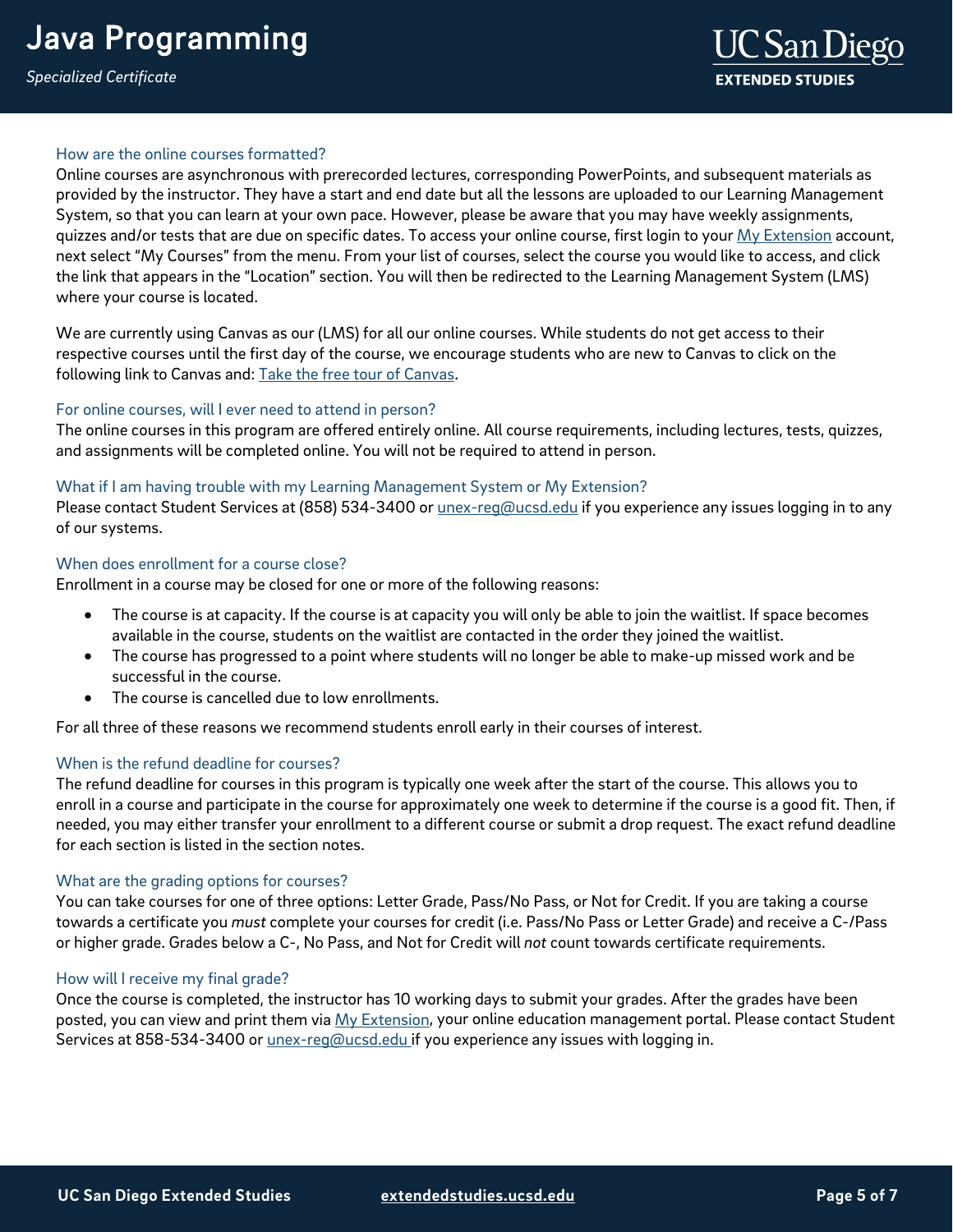#### What kind of credit do I earn?

The courses in this program are post-baccalaureate, professional-level, credit bearing courses. Credit earned in these courses may lead to the award of a formal certificate by UC San Diego Division of Extended Studies or may be applied toward an academic degree or professional credential, *subject to the approval of the receiving institution*.

If you wish to transfer credit, it is your responsibility to confer with the receiving institution before enrolling, as each individual academic institution decides whether or not to accept Division of Extended Studies credits.

#### Are courses transferrable?

UC San Diego Division of Extended Studies is not a degree granting institution, however many UC San Diego Division of Extended Studies courses can be transferred to other colleges or universities. The transferability of credit is determined solely by the *receiving* institution. You should discuss how your individual courses will transfer with the Office of the Registrar at the receiving institution *prior to enrolling*.

#### Can I take a course without registering for the certificate?

Yes, you may take any course in this program without registering for the certificate, provided you have fulfilled any and all prerequisites for the course.

#### How long is each course?

Three-unit courses run for approximately 8-10 weeks. For exact course dates of upcoming sections, visit the webpage of the course you are interested in taking on [our website.](https://extension.ucsd.edu/?utm_source=faqs-pdf&utm_medium=pdf&utm_campaign=bst-java-programming)

#### When is each course offered?

Please visit the course page on [our website](https://extension.ucsd.edu/?utm_source=faqs-pdf&utm_medium=pdf&utm_campaign=bst-java-programming) to see when courses are typically offered. You can also see a full program schedule by clicking on the "View Schedule" button under the "Courses" section o[n the certificate page](https://extension.ucsd.edu/courses-and-programs/java-programming?utm_source=faqs-pdf&utm_medium=pdf&utm_campaign=bst-java-programming) or on page 2 of [this document.](#page-1-0)

#### How can I get more information on the specific courses?

Please email [unexengr@ucsd.edu](mailto:unexengr@ucsd.edu) to request specific course syllabi.

#### How many hours can I expect to spend studying outside of class time?

Each student has their own learning style so this can vary greatly. As a rule of thumb, expect to spend an average of two hours studying for every hour you spend in-class.

#### What are the instructors' credentials?

The program courses are taught by seasoned professionals and overseen by an advisory board of leaders in the field. You can view the advisor list under the "Advisors" section o[n the certificate page.](https://extension.ucsd.edu/courses-and-programs/java-programming?utm_source=faqs-pdf&utm_medium=pdf&utm_campaign=bst-java-programming) You can find information about a course instructor, including a biography and credentials, on the course page.

#### What are the required textbooks for a course?

Instructors will post the current text requirements and recommendations on the course page on our website. Please note the textbooks requirements are subject to change every quarter and different instructors may require different books, even if they are teaching the same course in the same quarter, so be sure to check the textbook requirements *for the section in which you are enrolling*.

#### Will I be able to order the required textbooks before the class begins?

Yes, you can order the book(s) any time after enrolling in the course. You may order books through the campus bookstore or online retailers, such as Amazon.com.